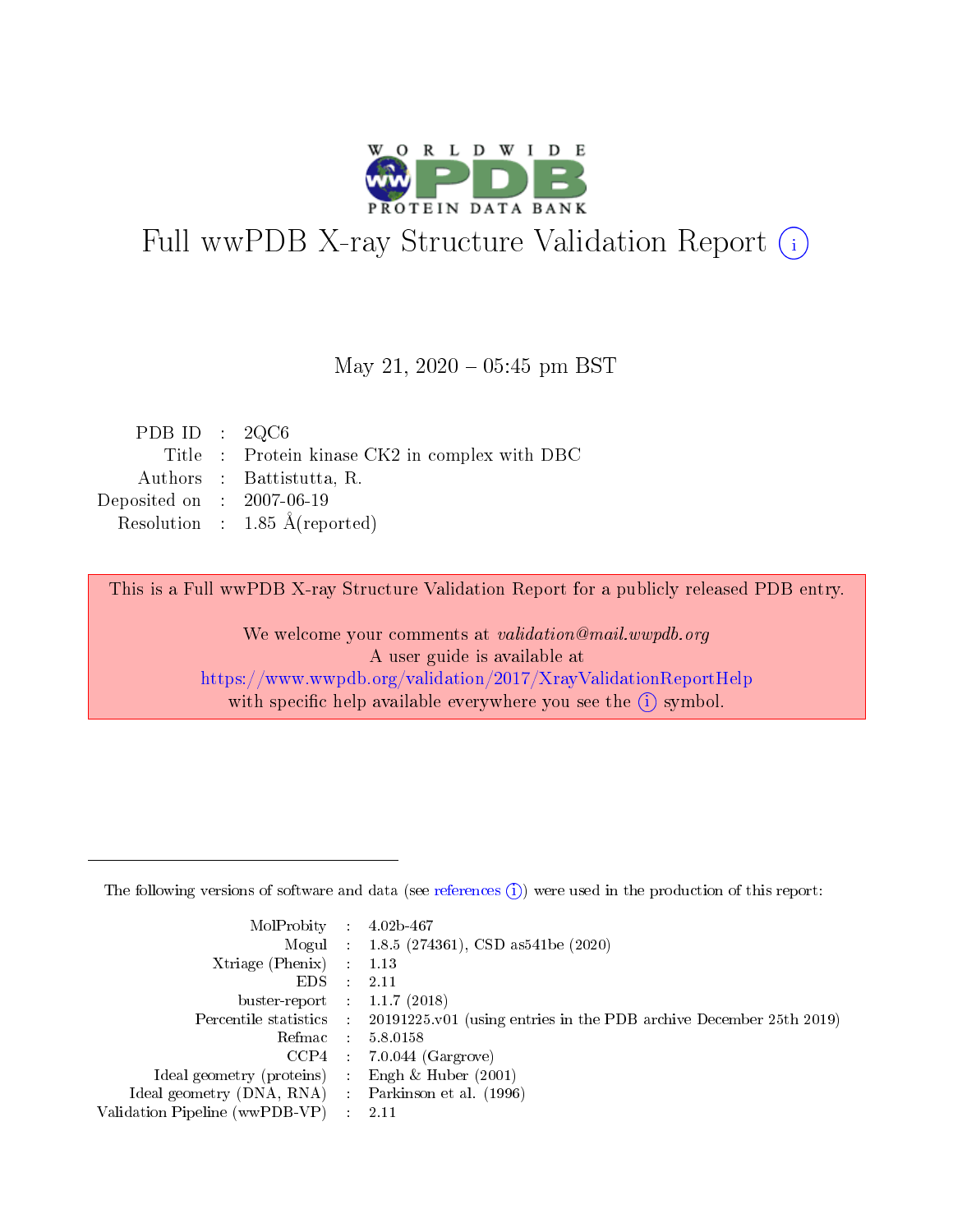# 1 [O](https://www.wwpdb.org/validation/2017/XrayValidationReportHelp#overall_quality)verall quality at a glance  $(i)$

The following experimental techniques were used to determine the structure: X-RAY DIFFRACTION

The reported resolution of this entry is 1.85 Å.

Percentile scores (ranging between 0-100) for global validation metrics of the entry are shown in the following graphic. The table shows the number of entries on which the scores are based.



| Metric                | Whole archive<br>$(\#\text{Entries})$ | <b>Similar resolution</b><br>$(\#\text{Entries}, \text{resolution range}(\text{\AA}))$ |
|-----------------------|---------------------------------------|----------------------------------------------------------------------------------------|
| $R_{free}$            | 130704                                | $2469(1.86-1.86)$                                                                      |
| Clashscore            | 141614                                | $2625(1.86-1.86)$                                                                      |
| Ramachandran outliers | 138981                                | $2592(1.86-1.86)$                                                                      |
| Sidechain outliers    | 138945                                | $2592(1.86-1.86)$                                                                      |
| RSRZ outliers         | 127900                                | $2436(1.86-1.86)$                                                                      |

The table below summarises the geometric issues observed across the polymeric chains and their fit to the electron density. The red, orange, yellow and green segments on the lower bar indicate the fraction of residues that contain outliers for  $>=3, 2, 1$  and 0 types of geometric quality criteria respectively. A grey segment represents the fraction of residues that are not modelled. The numeric value for each fraction is indicated below the corresponding segment, with a dot representing fractions <=5% The upper red bar (where present) indicates the fraction of residues that have poor fit to the electron density. The numeric value is given above the bar.

| Mol | $\cap$ hain | Length     | Quality of chain |     |  |
|-----|-------------|------------|------------------|-----|--|
|     |             |            | 2%               |     |  |
|     |             | າາດ<br>ບບ∠ | 88%              | 10% |  |

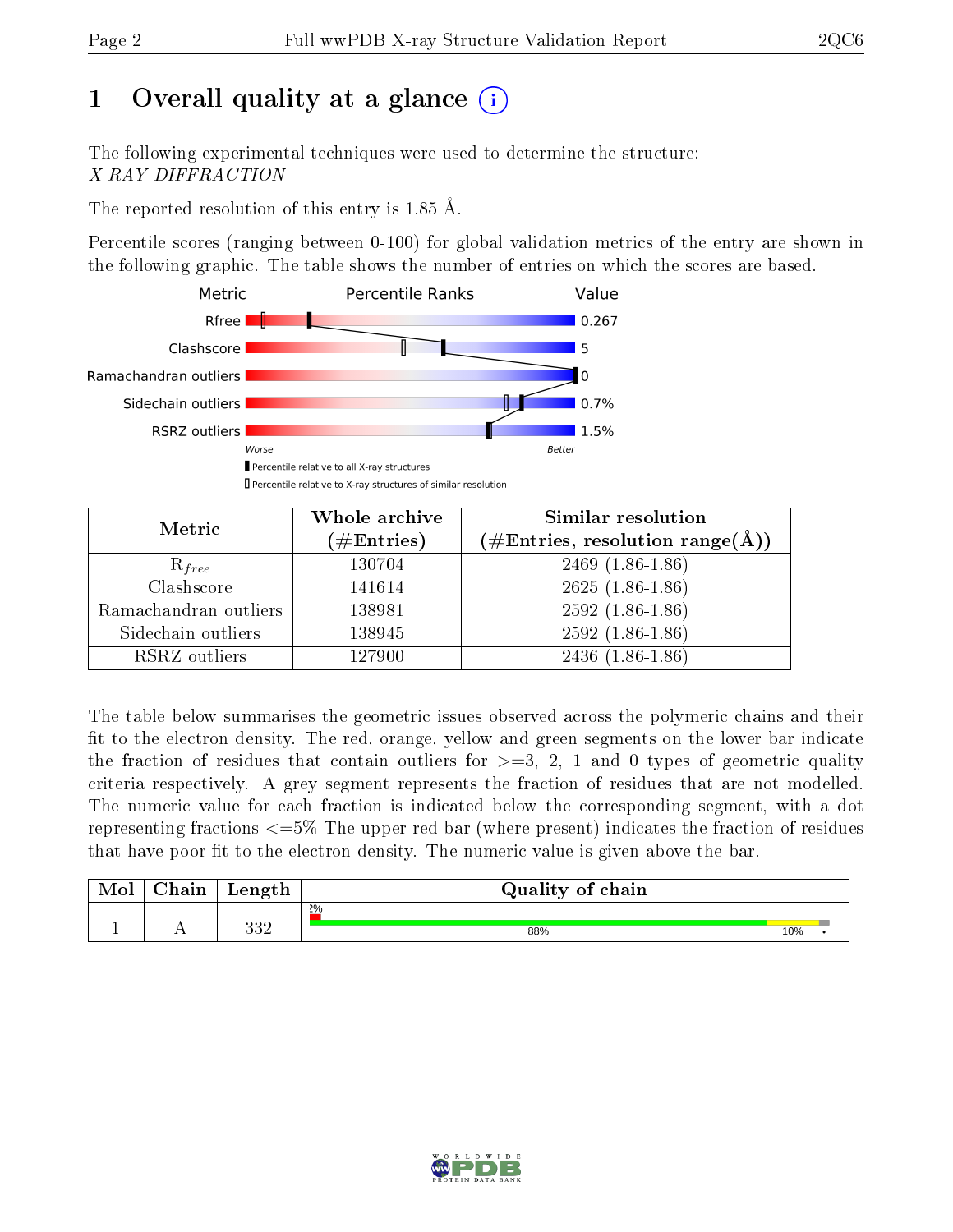# 2 Entry composition (i)

There are 3 unique types of molecules in this entry. The entry contains 2961 atoms, of which 0 are hydrogens and 0 are deuteriums.

In the tables below, the ZeroOcc column contains the number of atoms modelled with zero occupancy, the AltConf column contains the number of residues with at least one atom in alternate conformation and the Trace column contains the number of residues modelled with at most 2 atoms.

Molecule 1 is a protein called Casein kinase II subunit alpha.

| Mol | $C$ hain   Residues | Atoms               |      |     |     | $\mid$ ZeroOcc $\mid$ AltConf $\mid$ Trace $\mid$ |  |  |
|-----|---------------------|---------------------|------|-----|-----|---------------------------------------------------|--|--|
|     | 327                 | $\rm Total$<br>2728 | -757 | 470 | 490 |                                                   |  |  |

There is a discrepancy between the modelled and reference sequences:

| Chain |    | Residue   Modelled   Actual | Comment :                           | Reference |
|-------|----|-----------------------------|-------------------------------------|-----------|
|       | οr | CSC                         | MODIFIED RESIDUE $\vert$ UNP P28523 |           |

• Molecule 2 is 3,8-DIBROMO-7-HYDROXY-4-METHYL-2H-CHROMEN-2-ONE (threeletter code: G12) (formula:  $C_{10}H_6Br_2O_3$ ).



| Mol | Chain   Residues | Atoms       |                                 |  |  | $\rm{ZeroOcc}$   $\rm{Alt}\overline{\rm{Conf}}$ . |
|-----|------------------|-------------|---------------------------------|--|--|---------------------------------------------------|
|     |                  | $\rm Total$ | $\operatorname{Br}$ $\mathbb C$ |  |  |                                                   |
|     |                  |             |                                 |  |  |                                                   |

• Molecule 3 is water.

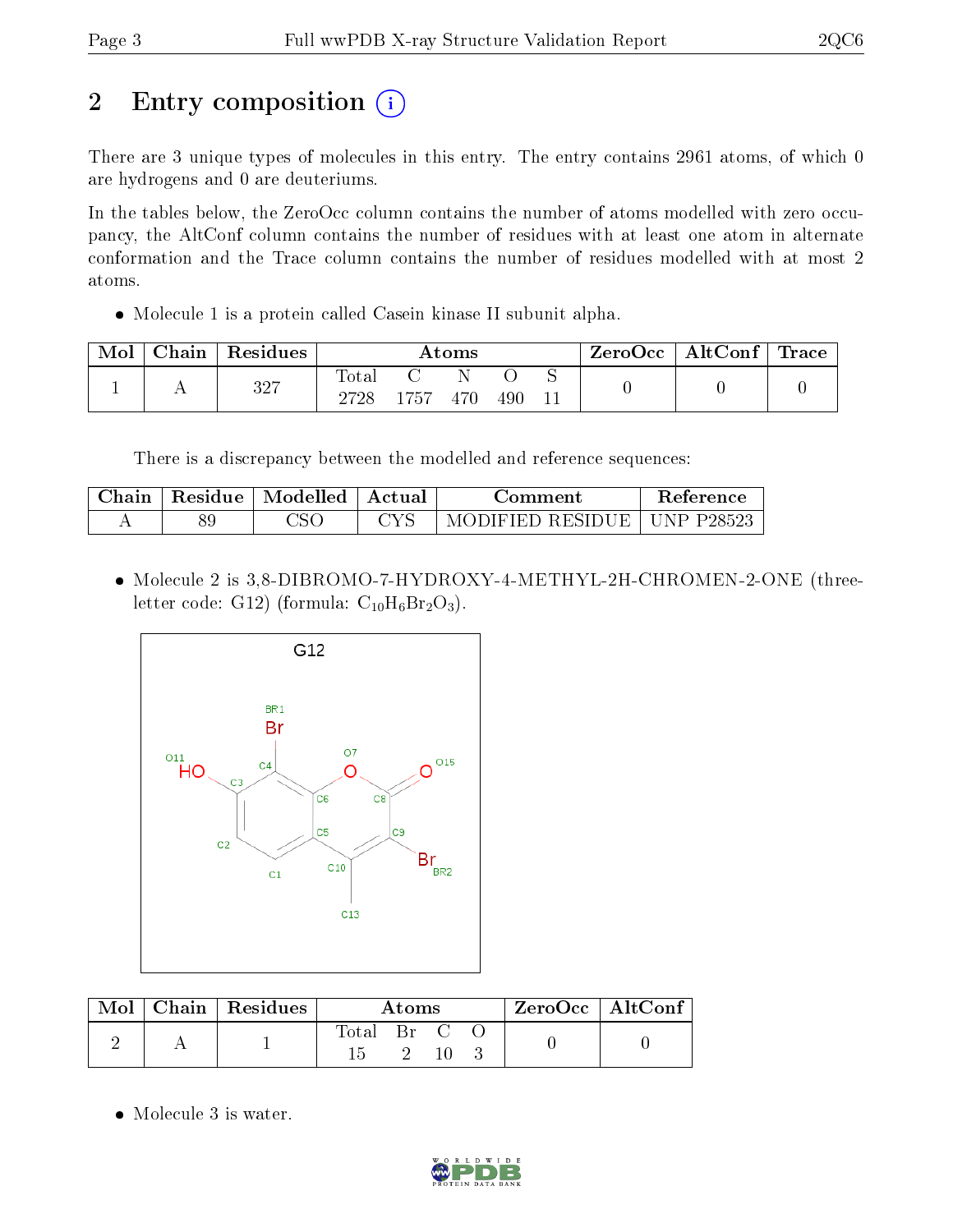|  | $Mol$   Chain   Residues | Atoms | $ZeroOcc$   AltConf |  |
|--|--------------------------|-------|---------------------|--|
|  |                          | Fotal |                     |  |

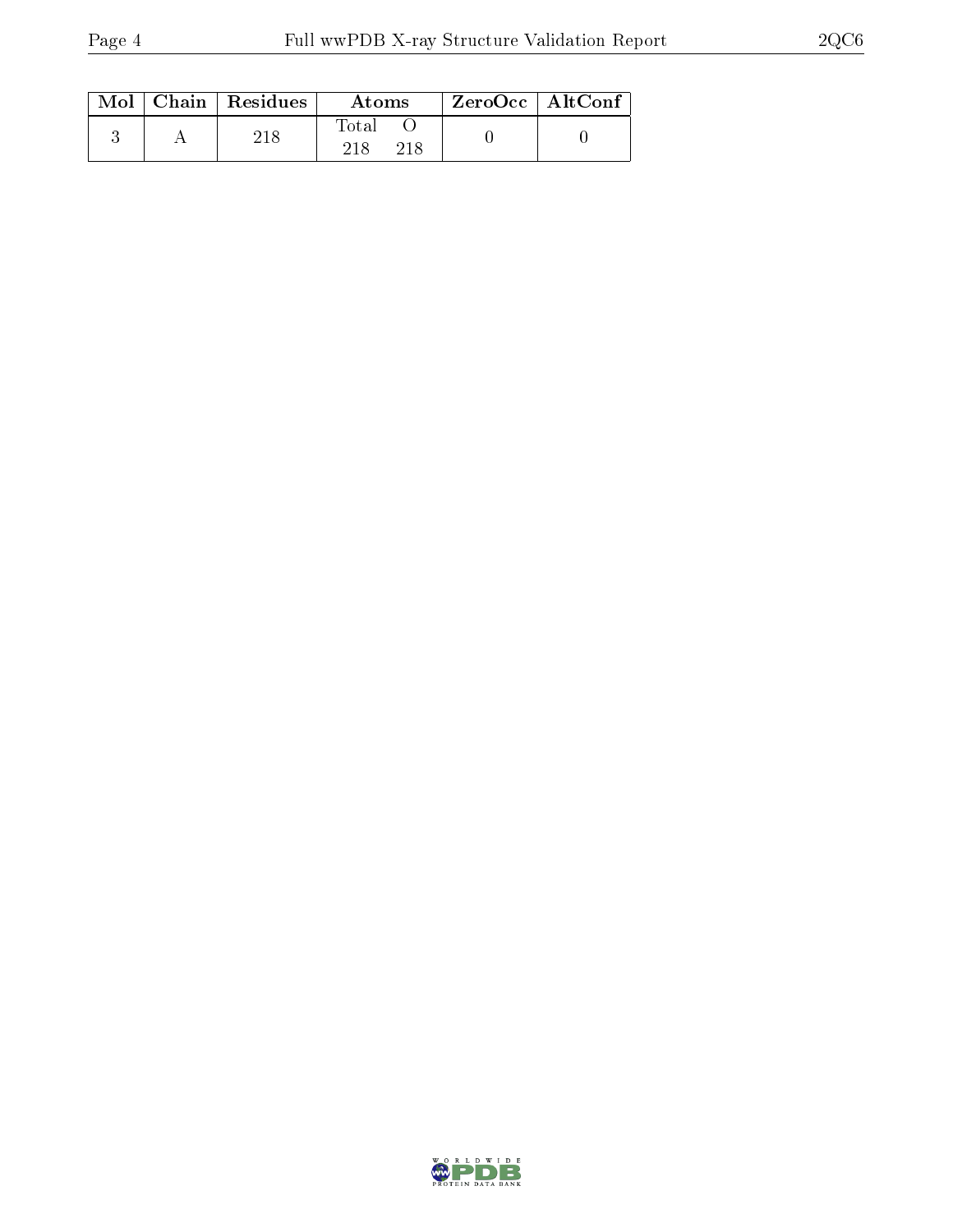## 3 Residue-property plots  $(i)$

These plots are drawn for all protein, RNA and DNA chains in the entry. The first graphic for a chain summarises the proportions of the various outlier classes displayed in the second graphic. The second graphic shows the sequence view annotated by issues in geometry and electron density. Residues are color-coded according to the number of geometric quality criteria for which they contain at least one outlier: green  $= 0$ , yellow  $= 1$ , orange  $= 2$  and red  $= 3$  or more. A red dot above a residue indicates a poor fit to the electron density (RSRZ  $> 2$ ). Stretches of 2 or more consecutive residues without any outlier are shown as a green connector. Residues present in the sample, but not in the model, are shown in grey.

• Molecule 1: Casein kinase II subunit alpha



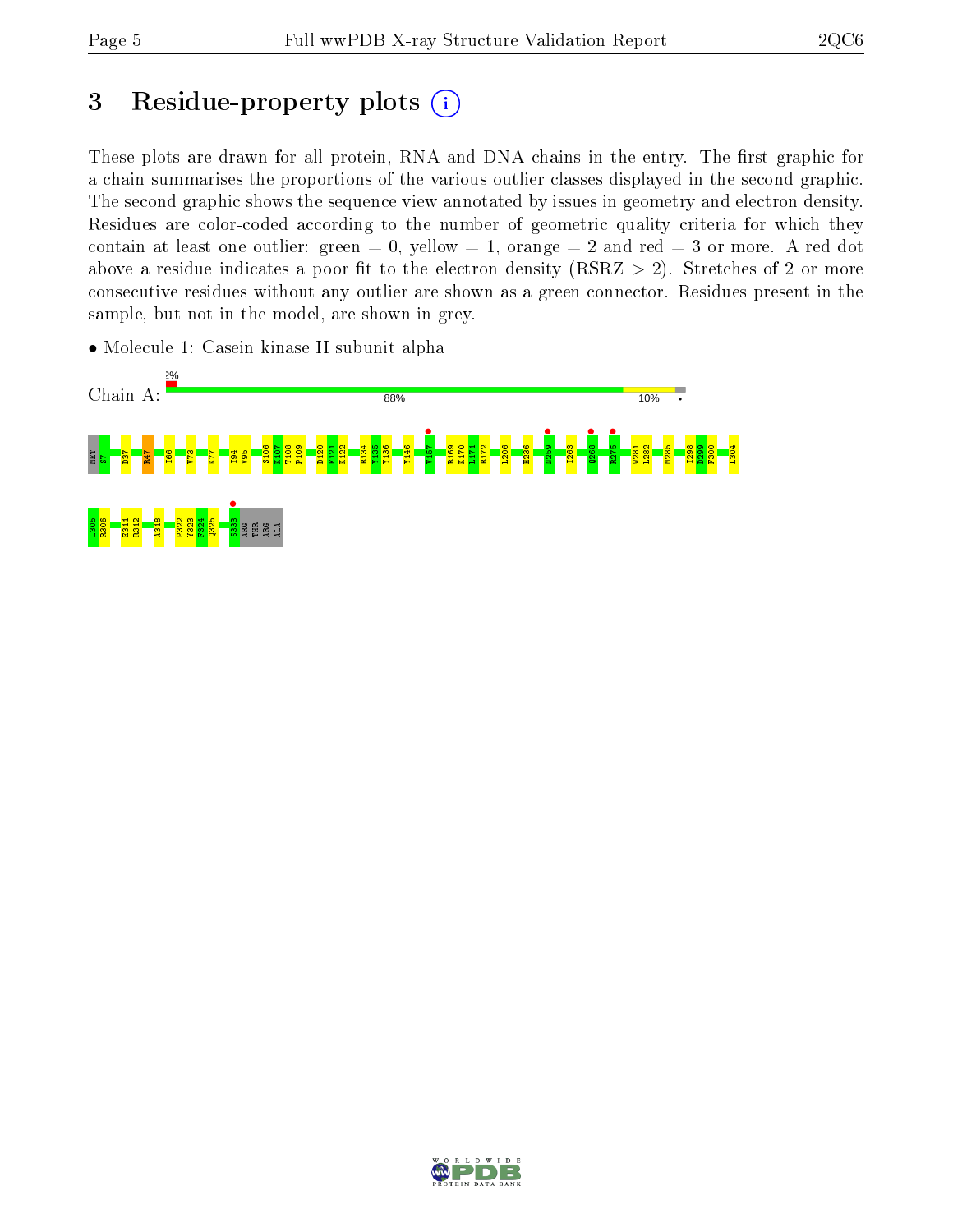## 4 Data and refinement statistics  $(i)$

| Property                                                         | Value                                                        | Source     |
|------------------------------------------------------------------|--------------------------------------------------------------|------------|
| Space group                                                      | C121                                                         | Depositor  |
| Cell constants                                                   | $141.68\text{\AA}$<br>$60.25\text{\AA}$<br>$44.90\text{\AA}$ |            |
| a, b, c, $\alpha$ , $\beta$ , $\gamma$                           | $103.00^\circ$<br>$90.00^\circ$<br>$90.00^{\circ}$           | Depositor  |
| Resolution $(A)$                                                 | 20.00<br>$-1.85$                                             | Depositor  |
|                                                                  | 33.68<br>$-1.85$                                             | <b>EDS</b> |
| % Data completeness                                              | 88.4 (20.00-1.85)                                            | Depositor  |
| (in resolution range)                                            | 88.4 (33.68-1.85)                                            | <b>EDS</b> |
| $R_{merge}$                                                      | 0.06                                                         | Depositor  |
| $\mathrm{R}_{sym}$                                               | (Not available)                                              | Depositor  |
| $\langle I/\sigma(I) \rangle^{-1}$                               | 1.38 (at $1.85\text{\AA}$ )                                  | Xtriage    |
| Refinement program                                               | REFMAC 5.2.0019                                              | Depositor  |
| $R, R_{free}$                                                    | 0.214<br>0.268<br>$\mathcal{L}_{\mathcal{A}}$                | Depositor  |
|                                                                  | 0.212<br>0.267<br>$\overline{a}$                             | DCC        |
| $\mathcal{R}_{free}$ test set                                    | $1372$ reflections $(4.94\%)$                                | wwPDB-VP   |
| Wilson B-factor $(A^2)$                                          | 22.6                                                         | Xtriage    |
| Anisotropy                                                       | 0.527                                                        | Xtriage    |
| Bulk solvent $k_{sol}(\text{e}/\text{A}^3), B_{sol}(\text{A}^2)$ | $0.35$ , $39.2$                                              | <b>EDS</b> |
| L-test for $\mathrm{twinning}^2$                                 | $< L >$ = 0.49, $< L^2 >$ = 0.32                             | Xtriage    |
| Estimated twinning fraction                                      | $\overline{\text{No}}$ twinning to report.                   | Xtriage    |
| $F_o, F_c$ correlation                                           | 0.95                                                         | <b>EDS</b> |
| Total number of atoms                                            | 2961                                                         | wwPDB-VP   |
| Average B, all atoms $(A^2)$                                     | 27.0                                                         | wwPDB-VP   |

Xtriage's analysis on translational NCS is as follows: The largest off-origin peak in the Patterson function is  $7.56\%$  of the height of the origin peak. No significant pseudotranslation is detected.

<sup>&</sup>lt;sup>2</sup>Theoretical values of  $\langle |L| \rangle$ ,  $\langle L^2 \rangle$  for acentric reflections are 0.5, 0.333 respectively for untwinned datasets, and 0.375, 0.2 for perfectly twinned datasets.



<span id="page-5-1"></span><span id="page-5-0"></span><sup>1</sup> Intensities estimated from amplitudes.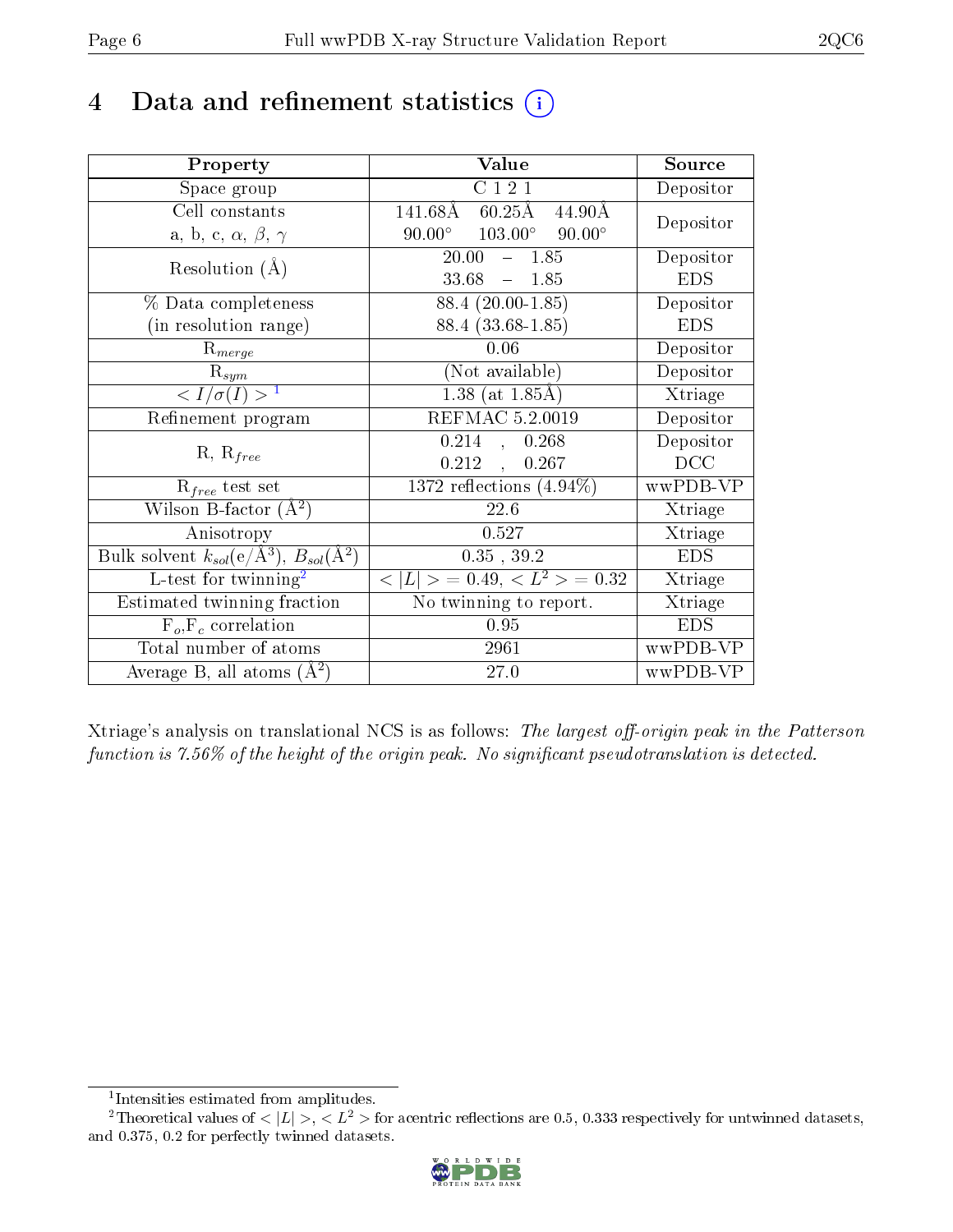# 5 Model quality  $(i)$

### 5.1 Standard geometry  $\overline{()}$

Bond lengths and bond angles in the following residue types are not validated in this section: CSO, G12

The Z score for a bond length (or angle) is the number of standard deviations the observed value is removed from the expected value. A bond length (or angle) with  $|Z| > 5$  is considered an outlier worth inspection. RMSZ is the root-mean-square of all Z scores of the bond lengths (or angles).

| $Mol$   Chain |      | Bond lengths                    | Bond angles |        |  |
|---------------|------|---------------------------------|-------------|--------|--|
|               |      | RMSZ $ #Z  > 5$ RMSZ $ #Z  > 5$ |             |        |  |
|               | 0.53 | 0/2788                          | 0.64        | 0/3767 |  |

There are no bond length outliers.

There are no bond angle outliers.

There are no chirality outliers.

There are no planarity outliers.

### 5.2 Too-close contacts  $(i)$

In the following table, the Non-H and H(model) columns list the number of non-hydrogen atoms and hydrogen atoms in the chain respectively. The H(added) column lists the number of hydrogen atoms added and optimized by MolProbity. The Clashes column lists the number of clashes within the asymmetric unit, whereas Symm-Clashes lists symmetry related clashes.

| Mol |      |      | Chain   Non-H   H(model)   H(added)   Clashes   Symm-Clashes |
|-----|------|------|--------------------------------------------------------------|
|     | 2728 | 9719 |                                                              |
|     |      |      |                                                              |
|     | 218  |      |                                                              |
|     |      |      |                                                              |

The all-atom clashscore is defined as the number of clashes found per 1000 atoms (including hydrogen atoms). The all-atom clashscore for this structure is 5.

All (25) close contacts within the same asymmetric unit are listed below, sorted by their clash magnitude.

| Atom-1              | Atom-2               | Interatomic<br>distance $(A)$ | Clash<br>overlap $(A)$ |
|---------------------|----------------------|-------------------------------|------------------------|
| $1:$ A:306: ARG·HD2 | $1: A:311: GLU:$ OE2 | -93                           | .68                    |

Continued on next page...

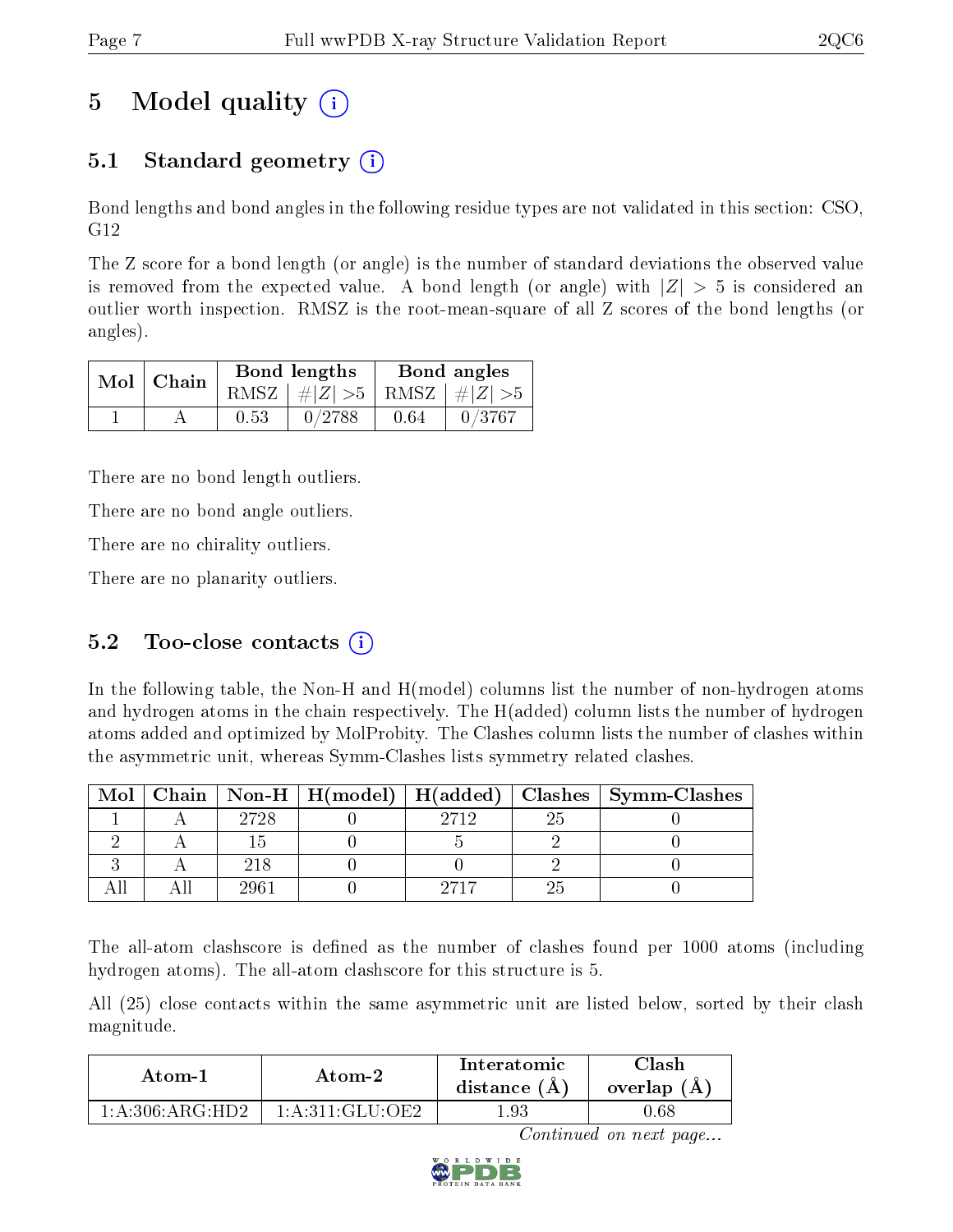|                              |                     | Interatomic      | $\overline{\text{Clash}}$ |
|------------------------------|---------------------|------------------|---------------------------|
| Atom-1                       | Atom-2              | distance $(\AA)$ | overlap $(A)$             |
| 1: A:95: VAL:HG21            | 2:A:1:GI2:H1        | 1.78             | 0.65                      |
| $1:A:47:A\overline{RG:CG}$   | 1:A:47:ARG:HH11     | 2.11             | 0.64                      |
| 1: A:134: ARG:HG2            | 1: A:323: TYR: CZ   | 2.34             | 0.63                      |
| 1: A:66: ILE:HG13            | 2:A:1:G12:H132      | 1.81             | 0.63                      |
| 1:A:206:LEU:HD12             | 1:A:263:ILE:HD11    | 1.87             | 0.57                      |
| 1: A:281:TRP:HB3             | 1:A:298:ILE:HD12    | 1.88             | 0.54                      |
| 1:A:236:HIS:HB2              | 3:A:539:HOH:O       | 2.10             | 0.51                      |
| 1:A:77:LYS:NZ                | 3:A:361:HOH:O       | 2.46             | 0.49                      |
| 1: A:94: ILE: HD12           | 1: A:146: TYR: HD2  | 1.77             | 0.48                      |
| 1: A:73: VAL:HG21            | 1: A: 77: LYS: HD3  | 1.96             | 0.47                      |
| 1: A: 322: PRO: O            | 1: A:325: GLN: HG2  | 2.15             | 0.46                      |
| 1:A:47:ARG:NH1               | 1:A:47:ARG:HG3      | 2.31             | 0.45                      |
| 1: A:47: ARG: CG             | 1: A:47: ARG: NH1   | 2.74             | $0.45\,$                  |
| 1: A:304:LEU:O               | 1:A:312:ARG:HG2     | 2.17             | 0.44                      |
| 1:A:120:ASP:OD2              | 1: A: 122: LYS: HB2 | 2.18             | 0.44                      |
| 1: A: 136: TYR: OH           | 1: A: 169: ARG: HA  | 2.17             | 0.44                      |
| 1: A:106: SER:OG             | 1: A:108:THR:HG23   | 2.18             | 0.43                      |
| 1: A:300: PHE:CE1            | 1:A:318:ALA:HB1     | 2.54             | 0.43                      |
| 1:A:282:LEU:HD22             | 1: A:285:MET:HE2    | 2.01             | 0.42                      |
| 1:A:94:ILE:HD12              | 1: A:146: TYR: CD2  | 2.55             | 0.42                      |
| 1: A:300: PHE:HE1            | 1:A:318:ALA:HB1     | 1.84             | 0.42                      |
| 1: A:108:THR:HA              | 1:A:109:PRO:HD3     | 1.90             | 0.41                      |
| $1:A:47:ARG:H\overline{H11}$ | 1:A:47:ARG:HG3      | 1.82             | 0.41                      |
| 1:A:170:LYS:HD2              | 1:A:172:ARG:NH2     | 2.36             | 0.40                      |

Continued from previous page...

There are no symmetry-related clashes.

### 5.3 Torsion angles (i)

#### 5.3.1 Protein backbone (i)

In the following table, the Percentiles column shows the percent Ramachandran outliers of the chain as a percentile score with respect to all X-ray entries followed by that with respect to entries of similar resolution.

The Analysed column shows the number of residues for which the backbone conformation was analysed, and the total number of residues.

| Mol   Chain | Analysed                                | Favoured   Allowed   Outliers   Percentiles |  |                         |  |
|-------------|-----------------------------------------|---------------------------------------------|--|-------------------------|--|
|             | $324/332(98\%)$   314 (97\%)   10 (3\%) |                                             |  | $\vert$ 100 100 $\vert$ |  |

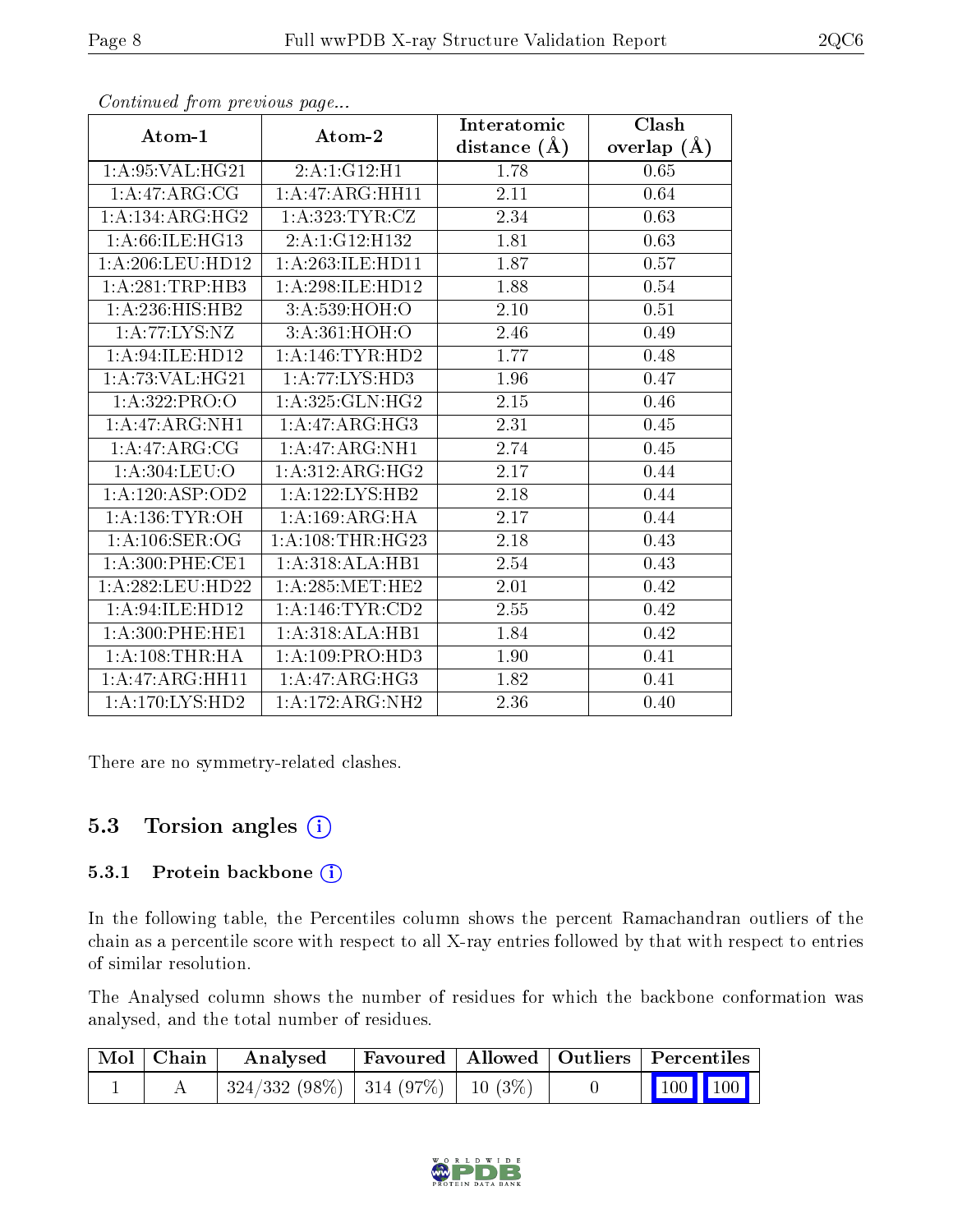There are no Ramachandran outliers to report.

#### 5.3.2 Protein sidechains  $(i)$

In the following table, the Percentiles column shows the percent sidechain outliers of the chain as a percentile score with respect to all X-ray entries followed by that with respect to entries of similar resolution.

The Analysed column shows the number of residues for which the sidechain conformation was analysed, and the total number of residues.

| Mol   Chain | Analysed                                | Rotameric   Outliers   Percentiles |       |  |
|-------------|-----------------------------------------|------------------------------------|-------|--|
|             | $295/299$ (99\%)   293 (99\%)   2 (1\%) |                                    | 84 79 |  |

All (2) residues with a non-rotameric sidechain are listed below:

| Mol | Chain | Res | Type |
|-----|-------|-----|------|
|     |       |     |      |
|     |       |     |      |

Some sidechains can be flipped to improve hydrogen bonding and reduce clashes. All (6) such sidechains are listed below:

| Mol | Chain | Res | Type       |
|-----|-------|-----|------------|
|     |       | 166 | <b>HIS</b> |
|     |       | 239 | <b>HIS</b> |
|     |       | 255 | <b>ASN</b> |
|     |       | 291 | <b>HIS</b> |
|     |       | 310 | <b>GLN</b> |
|     |       | 332 | <b>ASN</b> |

#### 5.3.3 RNA  $(i)$

There are no RNA molecules in this entry.

### 5.4 Non-standard residues in protein, DNA, RNA chains  $(i)$

1 non-standard protein/DNA/RNA residue is modelled in this entry.

In the following table, the Counts columns list the number of bonds (or angles) for which Mogul statistics could be retrieved, the number of bonds (or angles) that are observed in the model and the number of bonds (or angles) that are defined in the Chemical Component Dictionary. The Link column lists molecule types, if any, to which the group is linked. The Z score for a bond length (or angle) is the number of standard deviations the observed value is removed from the

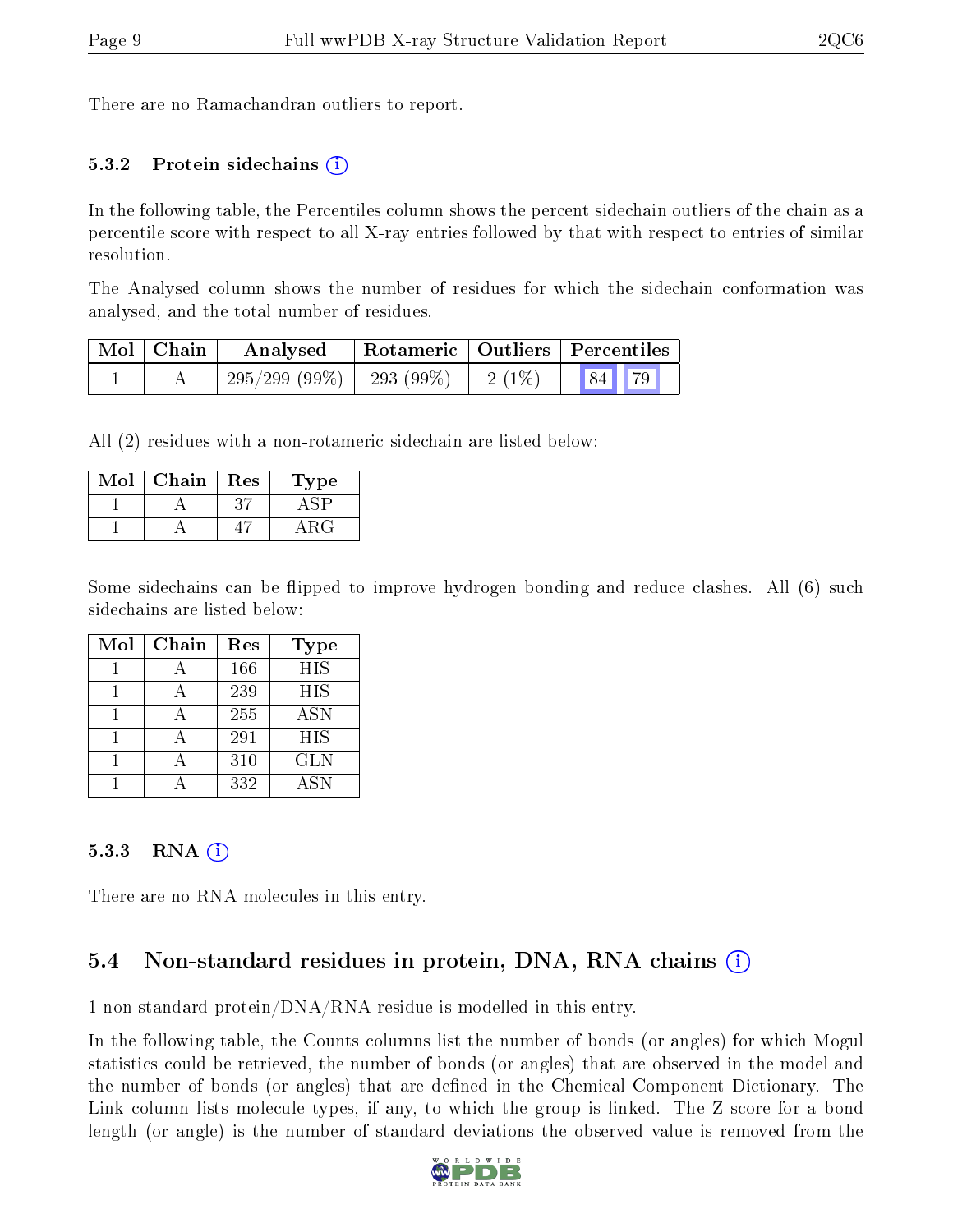expected value. A bond length (or angle) with  $|Z| > 2$  is considered an outlier worth inspection. RMSZ is the root-mean-square of all Z scores of the bond lengths (or angles).

| Mol<br>Type | Chain | Res | Link |  | Bond lengths               |          | Bond angles |        |      |          |
|-------------|-------|-----|------|--|----------------------------|----------|-------------|--------|------|----------|
|             |       |     |      |  | $\sim$ ounts $\pm$         | $RMSZ_1$ | $\# Z  > 2$ | Counts | RMSZ | $ \# Z $ |
|             | ח מר  |     | 89   |  | 3 G 7<br>$\cup$ . $\cup$ . | $0.52\,$ |             | 5. U.U | 0.00 |          |

In the following table, the Chirals column lists the number of chiral outliers, the number of chiral centers analysed, the number of these observed in the model and the number defined in the Chemical Component Dictionary. Similar counts are reported in the Torsion and Rings columns. '-' means no outliers of that kind were identified.

|       |  |  | Mol   Type   Chain   Res   Link   Chirals   Torsions   Rings |  |
|-------|--|--|--------------------------------------------------------------|--|
| - CSC |  |  | $-1/1/5/7$                                                   |  |

There are no bond length outliers.

There are no bond angle outliers.

There are no chirality outliers.

All (1) torsion outliers are listed below:

| $\text{Mol}$   Chain   Res   Type |  | Atoms      |
|-----------------------------------|--|------------|
|                                   |  | N-CA-CB-SG |

There are no ring outliers.

No monomer is involved in short contacts.

#### 5.5 Carbohydrates (i)

There are no carbohydrates in this entry.

### 5.6 Ligand geometry (i)

1 ligand is modelled in this entry.

In the following table, the Counts columns list the number of bonds (or angles) for which Mogul statistics could be retrieved, the number of bonds (or angles) that are observed in the model and the number of bonds (or angles) that are dened in the Chemical Component Dictionary. The Link column lists molecule types, if any, to which the group is linked. The Z score for a bond length (or angle) is the number of standard deviations the observed value is removed from the expected value. A bond length (or angle) with  $|Z| > 2$  is considered an outlier worth inspection. RMSZ is the root-mean-square of all Z scores of the bond lengths (or angles).

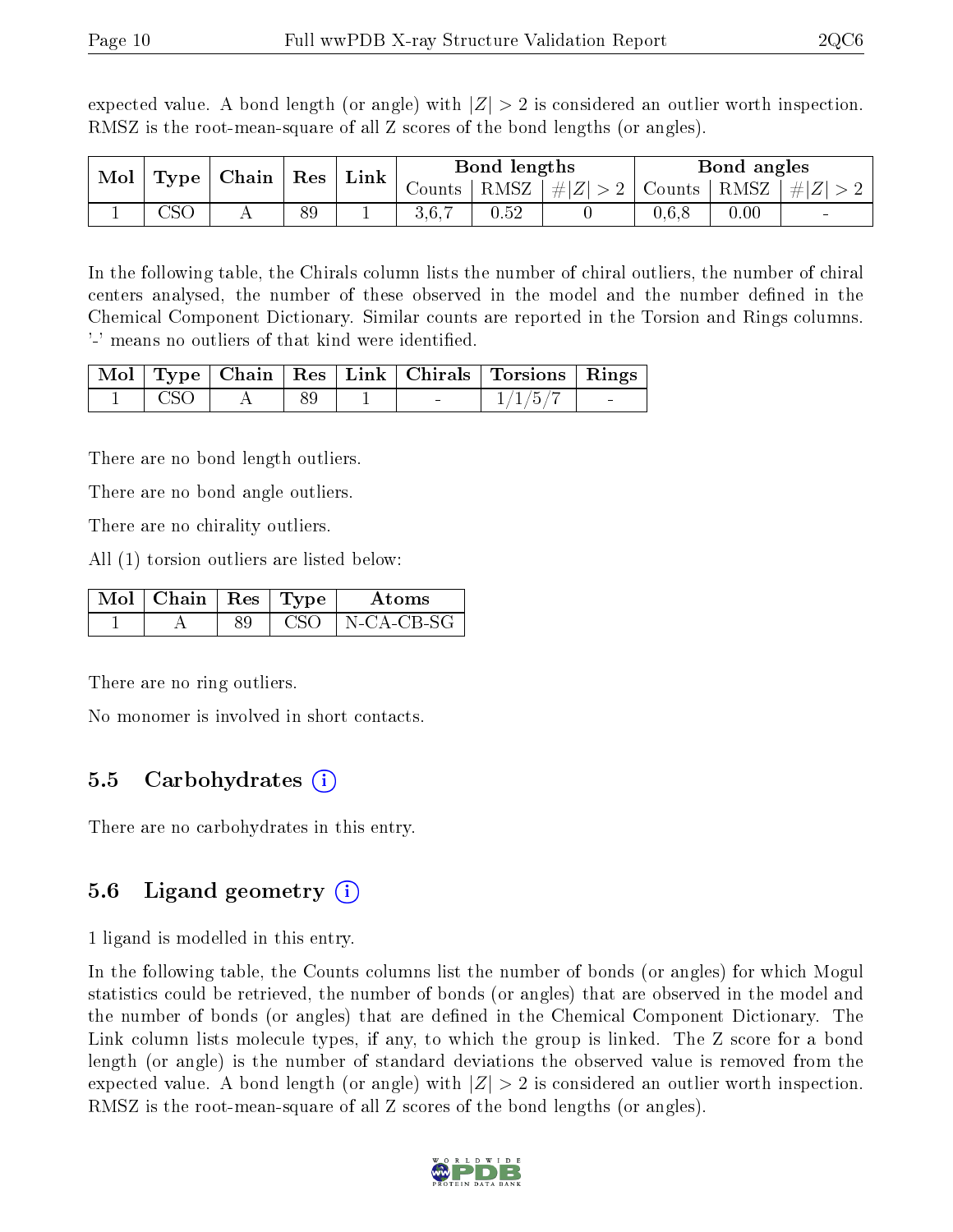| Mol   Type   Chain   Res |     |  | $\perp$ Link |            | Bond lengths |                      | Bond angles                                                       |                       |
|--------------------------|-----|--|--------------|------------|--------------|----------------------|-------------------------------------------------------------------|-----------------------|
|                          |     |  |              |            |              |                      | Counts   RMSZ $\mid \#  Z  > 2$   Counts   RMSZ $\mid \#  Z  > 2$ |                       |
|                          | G12 |  |              | 13, 16, 16 | 1.71         | $2(15\%)$   16,24,24 | $\frac{1.41}{ }$                                                  | $\mid$ 2 (12%) $\mid$ |

In the following table, the Chirals column lists the number of chiral outliers, the number of chiral centers analysed, the number of these observed in the model and the number defined in the Chemical Component Dictionary. Similar counts are reported in the Torsion and Rings columns. '-' means no outliers of that kind were identified.

|             |  |        | Mol   Type   Chain   Res   Link   Chirals   Torsions   Rings |  |
|-------------|--|--------|--------------------------------------------------------------|--|
| $\sim$ C19. |  | $\sim$ |                                                              |  |

All (2) bond length outliers are listed below:

| Mol |  |     | $\pm$ Chain $\pm$ Res $\pm$ Type $\pm$ Atoms $^{\prime\prime}$ | $\mathbf{Z}$ | $\Box$ Observed( $\AA$ ) $\Box$ Ideal( $\AA$ ) |       |
|-----|--|-----|----------------------------------------------------------------|--------------|------------------------------------------------|-------|
|     |  |     | $G12$   $C10-C9$                                               | 4.70         |                                                |       |
|     |  | G12 | - C4-C6                                                        | $-2.34$      |                                                | $-42$ |

All (2) bond angle outliers are listed below:

| Mol | Chain | $Res$ Type | Atoms                |              | Observed $(^\circ)$ | Ideal $(°)$ |
|-----|-------|------------|----------------------|--------------|---------------------|-------------|
|     |       | G12        | $\pm$ C1-C5-C6 $\pm$ | $\pm 3.59$   | 120.65              | 116.50      |
|     |       | G12        | $O7-C6-C5$           | $\pm 2.17$ . | 123.30              | . 191. 96   |

There are no chirality outliers.

There are no torsion outliers.

There are no ring outliers.

1 monomer is involved in 2 short contacts:

|  |  | Mol   Chain   Res   Type   Clashes   Symm-Clashes |
|--|--|---------------------------------------------------|
|  |  |                                                   |

The following is a two-dimensional graphical depiction of Mogul quality analysis of bond lengths, bond angles, torsion angles, and ring geometry for all instances of the Ligand of Interest. In addition, ligands with molecular weight > 250 and outliers as shown on the validation Tables will also be included. For torsion angles, if less then 5% of the Mogul distribution of torsion angles is within 10 degrees of the torsion angle in question, then that torsion angle is considered an outlier. Any bond that is central to one or more torsion angles identified as an outlier by Mogul will be highlighted in the graph. For rings, the root-mean-square deviation (RMSD) between the ring in question and similar rings identified by Mogul is calculated over all ring torsion angles. If the average RMSD is greater than 60 degrees and the minimal RMSD between the ring in question and any Mogul-identied rings is also greater than 60 degrees, then that ring is considered an outlier. The outliers are highlighted in purple. The color gray indicates Mogul did not find sufficient

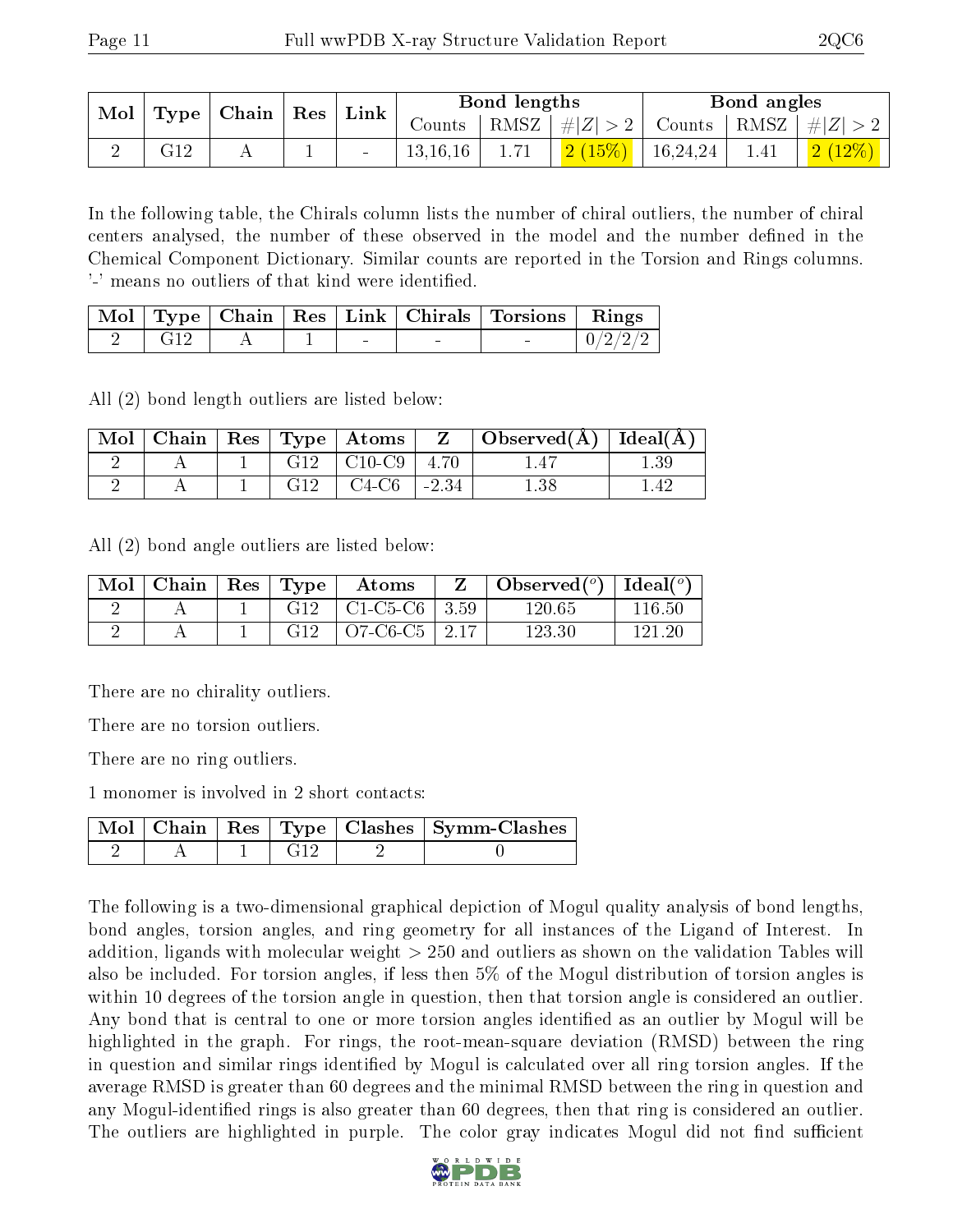

equivalents in the CSD to analyse the geometry.

### 5.7 [O](https://www.wwpdb.org/validation/2017/XrayValidationReportHelp#nonstandard_residues_and_ligands)ther polymers (i)

There are no such residues in this entry.

### 5.8 Polymer linkage issues (i)

There are no chain breaks in this entry.

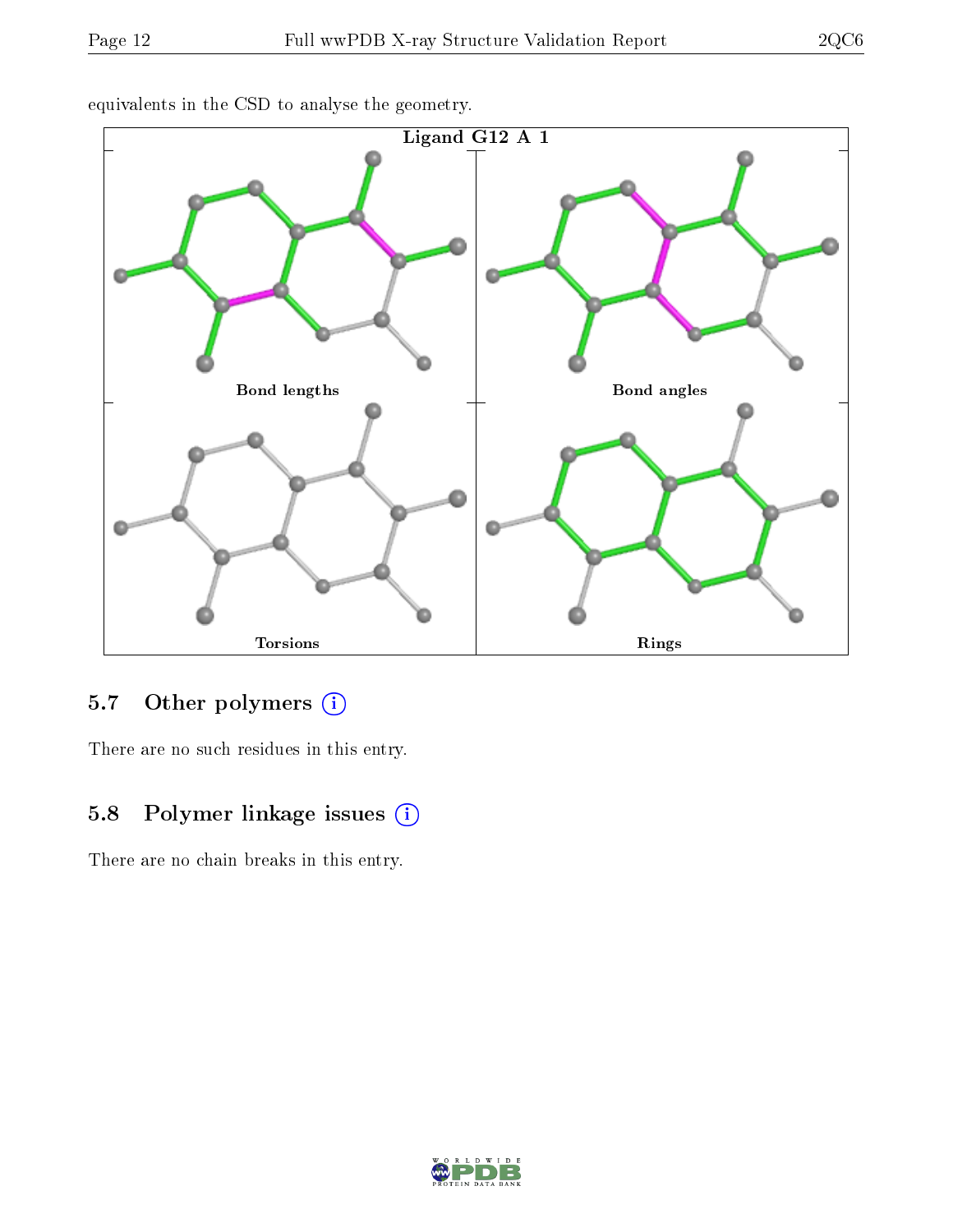## 6 Fit of model and data  $\left( \cdot \right)$

### 6.1 Protein, DNA and RNA chains (i)

In the following table, the column labelled  $#RSRZ>2'$  contains the number (and percentage) of RSRZ outliers, followed by percent RSRZ outliers for the chain as percentile scores relative to all X-ray entries and entries of similar resolution. The OWAB column contains the minimum, median,  $95<sup>th</sup>$  percentile and maximum values of the occupancy-weighted average B-factor per residue. The column labelled  $Q < 0.9$  lists the number of (and percentage) of residues with an average occupancy less than 0.9.

|  | $\mid$ Mol $\mid$ Chain $\mid$ Analysed $\mid$ <rsrz> <math>\mid</math></rsrz> |      | $\rm \#RSRZ{>}2$ |  | $\vert$ OWAB(Å <sup>2</sup> ) $\vert$ Q<0.9 $\vert$ |                                                                                                     |  |
|--|--------------------------------------------------------------------------------|------|------------------|--|-----------------------------------------------------|-----------------------------------------------------------------------------------------------------|--|
|  | 326/332 (98%)                                                                  | 0.07 |                  |  |                                                     | $\begin{array}{ c c c c c c c c c } \hline 5 & (1\%) & 73 & 74 & 15, 27, 42, 51 \hline \end{array}$ |  |

All (5) RSRZ outliers are listed below:

| Mol | Chain | $\operatorname{Res}% \left( \mathcal{N}\right) \equiv\operatorname{Res}(\mathcal{N}_{0})\cap\mathcal{N}_{1}$ | <b>Type</b> | <b>RSRZ</b> |
|-----|-------|--------------------------------------------------------------------------------------------------------------|-------------|-------------|
|     |       | 333                                                                                                          | <b>SER</b>  | 5.1         |
|     |       | 275                                                                                                          | $\rm{ARG}$  | 2.9         |
|     |       | 268                                                                                                          | <b>GLN</b>  | 2.3         |
|     |       | 259                                                                                                          | <b>ASN</b>  | 2.0         |
|     |       | 157                                                                                                          |             | 20          |

### 6.2 Non-standard residues in protein, DNA, RNA chains (i)

In the following table, the Atoms column lists the number of modelled atoms in the group and the number defined in the chemical component dictionary. The B-factors column lists the minimum, median,  $95<sup>th</sup>$  percentile and maximum values of B factors of atoms in the group. The column labelled  $^{\circ}Q< 0.9'$  lists the number of atoms with occupancy less than 0.9.

|            |  |     |      |                                                      | $\mid$ Mol $\mid$ Type $\mid$ Chain $\mid$ Res $\mid$ Atoms $\mid$ RSCC $\mid$ RSR $\mid$ B-factors(A <sup>2</sup> ) $\mid$ Q<0.9 |  |
|------------|--|-----|------|------------------------------------------------------|-----------------------------------------------------------------------------------------------------------------------------------|--|
| <b>CSO</b> |  | 7/8 | 0.94 | $\begin{array}{c} \begin{array}{c} \end{array}$ 0.07 | 25, 27, 29, 30                                                                                                                    |  |

#### 6.3 Carbohydrates (i)

There are no carbohydrates in this entry.

### 6.4 Ligands  $(i)$

In the following table, the Atoms column lists the number of modelled atoms in the group and the number defined in the chemical component dictionary. The B-factors column lists the minimum,